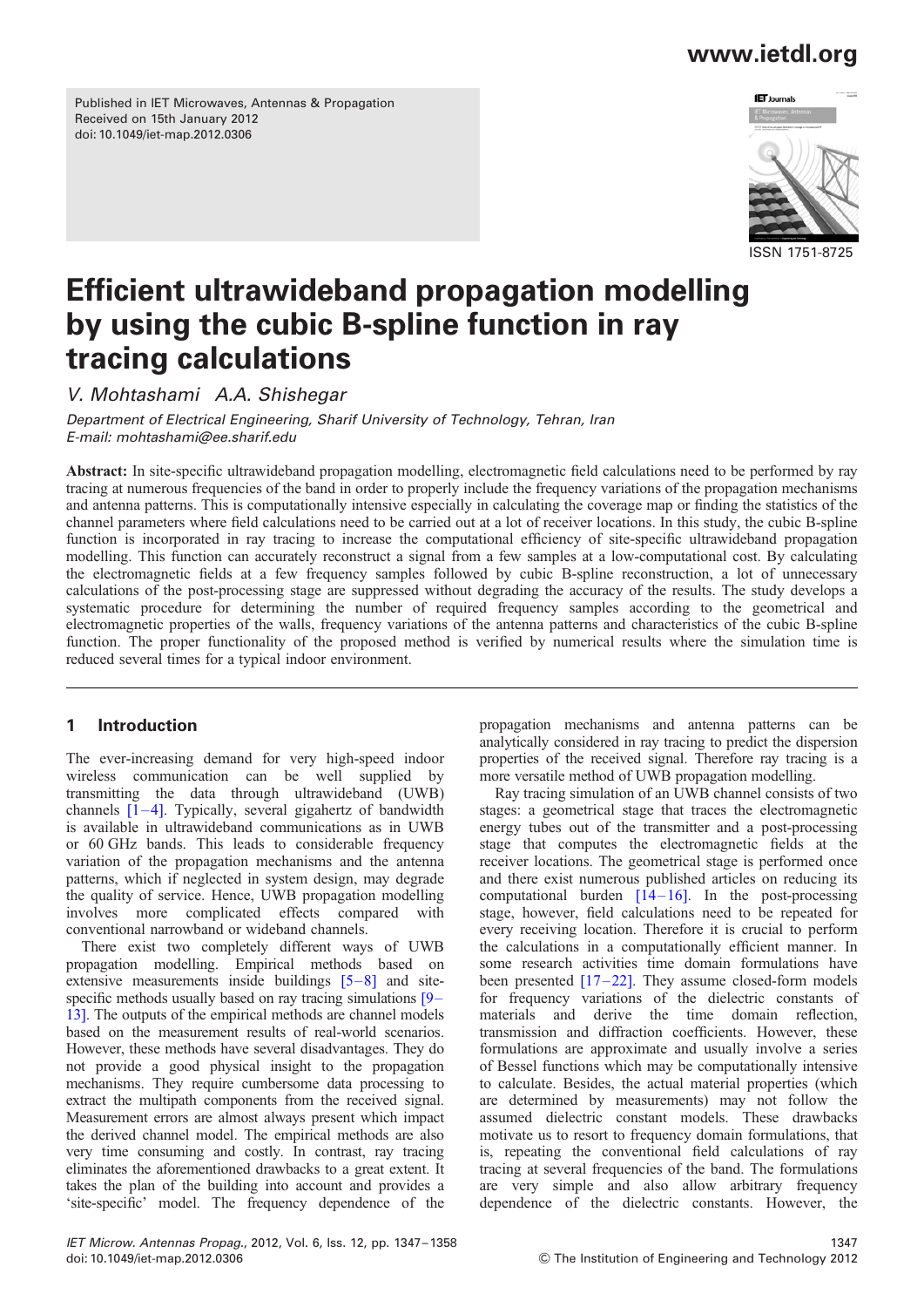number of frequency samples at which the field calculations are performed must be large enough to include the effects of multipath components that have late times of arrival but still carry a considerable amount of energy. This imposes a heavy computational burden in applications where the number of receiving locations have to be large; for example, in calculating the coverage map or analysis of channel parameter statistics. To the best of the authors' knowledge, there exist few research activities with focus on reducing the computational complexity of post-processing. The authors of [9, 10] use parallel ray approximation to estimate the fields in the vicinity of a given receiver location. With proper phase correction and through the analysis of an appropriate error function, the coverage map was obtained by calculating the fields at relatively few receiver locations. Diskin and Brennan in [11] state that the field at the receiver is computed at a few frequency samples and the results are interpolated using a tenth degree polynomial by minimising the mean square error. The idea is brilliant but the method neglects transmission through the walls and more importantly multiple reflections inside the walls that cause the total reflection and transmission coefficients to vary much faster with frequency.

The original contribution of this paper is the utilisation of the cubic B-spline function in ray tracing for efficient calculation of the UWB channel's frequency response. The cubic B-spline function is a polynomial of the third degree with finite support. It has high accuracy and involves lowcomputational complexity in reconstructing a finitely supported signal from a few samples. In our approach, the shooting and bouncing ray (SBR) method is first used to determine the geometrical propagation paths of the electromagnetic energy tubes in the environment. Then, the post-processing stage is performed to calculate the electromagnetic fields at the receiver locations. In this stage, for a given receiver location, the frequency response of each arriving ray is calculated at a few frequency samples. Then, the cubic B-spline function is used to reconstruct the frequency response of that ray in the whole bandwidth of the channel. The number of required frequency samples are systematically determined from the frequency variations of the reflection, transmission and diffraction coefficients, frequency variations of the antenna patterns and the characteristics of the cubic B-spline function. By calculating the fields at a few frequencies and applying the accurate and computationally efficient cubic B-spline reconstruction, a significant saving in the simulation time of the postprocessing stage can be achieved. An important point here is that the B-spline functions can be included in the wavelet category [23]. The wavelets have been used in electromagnetic simulations to reduce the computational burden of the numerical methods such as finite difference time domain (FDTD) and method of moments [24, 25]. However, the idea of using the cubic B-spline function in ray tracing for efficient calculation of the electromagnetic fields is novel and has not been presented yet.

The rest of the paper is organised as follows. Section 2 examines the frequency response of the UWB channel in detail. Section 3 discusses the reconstruction of a finitely supported signal from its samples and introduces the cubic B-spline function for this purpose. Section 4 provides a systematic procedure for reconstructing the frequency response of the UWB channel by using the cubic B-spline function. It also determines the number of required frequency samples. Section 5 presents some numerical results which

show the computational efficiency enhancement of the postprocessing stage. Section 6 concludes the paper.

## 2 Problem definition

The effect of an indoor environment on the UWB electromagnetic wave is best described by the channel's frequency response. Almost all descriptive channel parameters can be extracted from the frequency response or its inverse Fourier transform, the impulse response. Therefore accurate calculation of frequency response is of utmost importance.

At each receiving point the frequency response, denoted by  $H(f)$ , is the sum of the contributions of multipath rays whose wavefronts illuminate the receiver; that is

$$
H(f) = \sum_{n=1}^{N} H_n(f) \tag{1}
$$

where  $H_n(f)$  is the frequency response of the *n*th multipath ray and N denotes the total number of rays arriving at the receiver.  $H_n(f)$  can be written as

$$
H_n(f) = (a_n(f)e^{j\phi_n(f)})e^{-j2\pi f\tau_n}
$$
 (2)

where  $\tau_n$  is the propagation delay of the *n*th ray with respect to the first arriving ray. The term  $a_n(f) e^{j\phi_n(f)}$  includes the effects of the radiation patterns of the transmitting and receiving antennas, the reflection and/or transmission coefficients of the walls encountered by the ray and the diffraction coefficients of the wedges hit by the ray. The effect of material dispersion on waves penetrating through the walls or on multiple reflections inside the walls is included in  $a_n(f)e^{j\phi_n(f)}$  by using slab reflection and transmission coefficients. Usually, the frequency variation of  $a_n(f)e^{j\phi_n(f)}$  is much slower than the propagation phase factor  $e^{-j2\pi f \tau_n}$ . This means that the frequency response  $H(f)$  is accurately characterised if it is calculated at frequency samples spaced at most  $\Delta f = 1/\max{\lbrace \tau_n \rbrace_{n=1}^N}$ . Note that the propagation delays of all multipath rays are available from the geometrical stage of ray tracing and therefore the propagation phase factors are analytically known. The unknown part in each  $H_n(f)$ is  $a_n(f)e^{j\phi_n(f)}$  which has to be determined by calculating the antenna patterns and the reflection, transmission and diffraction coefficients at frequency samples separated  $1/\max{\lbrace \tau_n \rbrace}_{n=1}^N$  from each other. These calculations dominate the runtime of post-processing which if reduced, will result in runtime saving being achieved. As mentioned, the frequency variation of  $a_n(f) e^{j\phi_n(f)}$  is slow and will be fully considered even if  $a_n(f)e^{j\phi_n(f)}$  is sampled at a frequency spacing much larger than  $1/\max{\lbrace \tau_n \rbrace}_{n=1}^N$ . A proper reconstruction (interpolation) method will afterwards reproduce  $a_n(f) e^{j\phi_n(f)}$  at frequency samples spaced  $1/\max{\lbrace \tau_n \rbrace_{n=1}^{N}}$  apart. In this way, a lot of unnecessary field calculations are avoided and simulation time reduction is achieved. The key part of this strategy is to use an accurate and low-complexity reconstruction method. The B-spline functions are suggested for this purpose and are described in the next section.

## 3 B-spline reconstruction of a sampled signal

#### 3.1 Sampling and reconstruction of signals of finite support

From a mathematical point of view, polynomial interpolation is a good candidate for signal reconstruction. An nth degree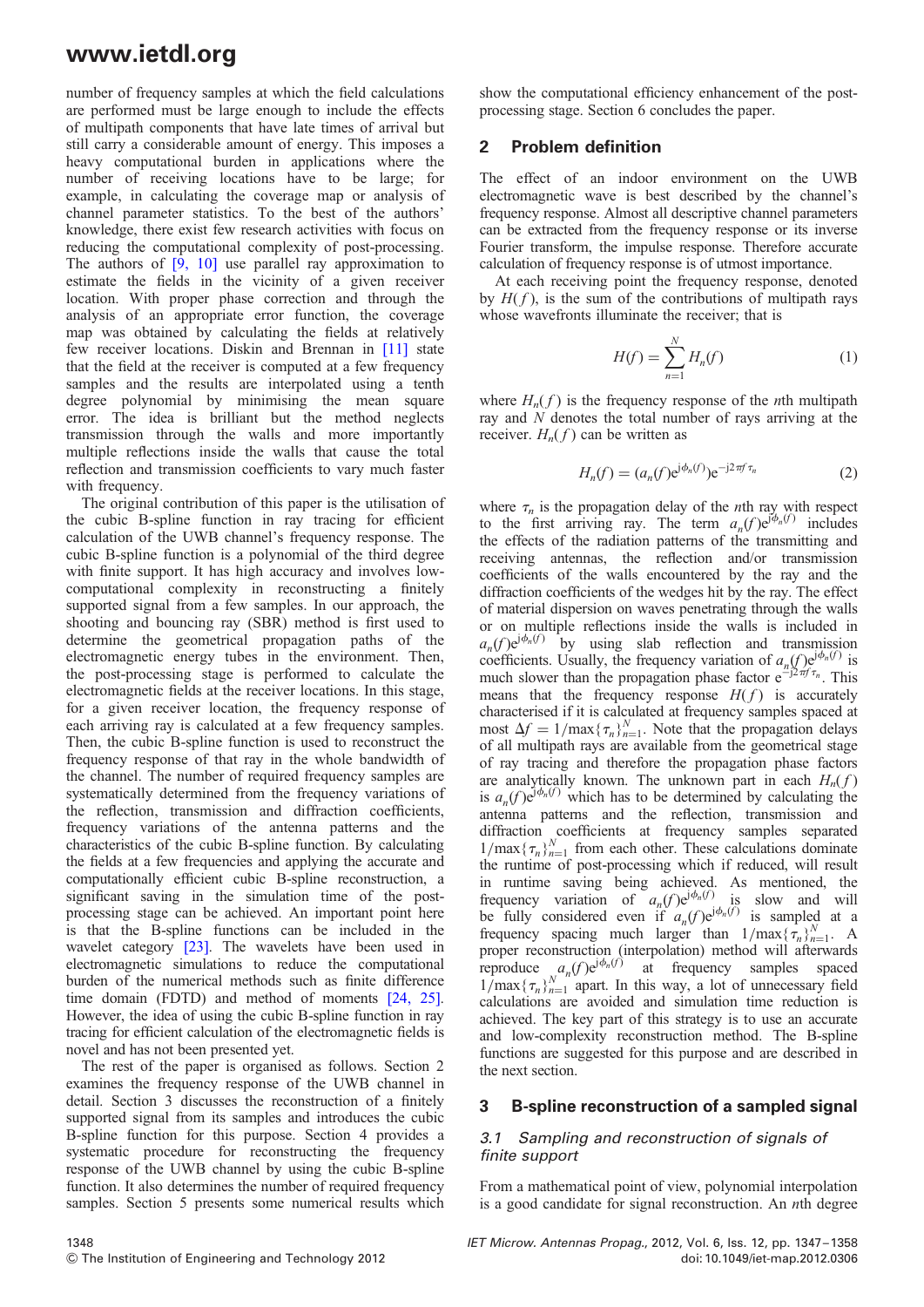polynomial potentially has  $n - 1$  extrema and therefore for a large enough degree it is able to follow the original signal behaviour between the samples. This property, however, may also be regarded as a drawback when interpolating low-varying signals. In such a case, the interpolator tends to wiggle [26], a behaviour that is absent in the original signal. Furthermore, polynomial interpolation is not a 'local' procedure; that is if the original signal varies rapidly in some parts, its effect on the interpolator will be felt everywhere – even in those parts where the original signal varies smoothly. Classical Runge problem [27] is also an obstacle and may cause the polynomial interpolator not to converge to the original signal. Other versions of polynomial interpolation such as rational interpolation (including the well-known multipoint Pade´ approximation) possess singularity and unattainability problems in addition to the mentioned drawbacks [27].

From a signal processing point of view, however, the original signal can be investigated in a much better way and more sophisticated reconstruction methods can be utilised. Suppose that  $f(x)$  is an arbitrary signal whose Fourier transform is  $F(\omega)$ . According to the sampling theorem, if  $|F(\omega)| = 0$  for  $|\omega| > \omega_M$ , the original signal can be exactly reconstructed from its samples provided that the sampling frequency  $\omega_s$  is at least twice  $\omega_M$ . In the  $\omega_s = 2\omega_M$  case (Nyquist rate), which results in the least number of samples and hence is called ideal sampling, the reconstructed signal  $f<sub>r</sub>(x)$  is derived from an infinite summation of the samples  ${f(mT)}$  as [28]

$$
f_r(x) = \sum_{m = -\infty}^{+\infty} f(mT) h(x - mT)
$$
 (3)

where  $T = 2\pi/\omega_s$  is the sampling period and  $h(x) = \text{sinc}(x/T)$ is the impulse response of the ideal reconstruction filter. The associated frequency response of the filter is constant in  $|\omega| < \omega_M$  and zero elsewhere.

If, however,  $|F(\omega)|$  is not exactly zero for  $|\omega| > \omega_M$ , the reconstructed signal will not necessarily equal the original signal. This is true even if  $|F(\omega)|$  has very small values in  $|\omega| > \omega_M$ . To get a better insight, consider the function  $f(x) = e^{-x}(u(x) - u(x - 10))$ , where  $u(x)$  is the unit step function. The magnitude of the Fourier transform of this function is non-zero for every  $\omega$  but decays relatively sharply as  $|\omega|$  increases. One may choose a large value as  $\omega_M$  to ensure sufficient decay in  $|F(\omega)|$ , and then sample the signal with the Nyquist rate. Fig. 1 shows the reconstructed signal by applying this approach for three



**Fig. 1** Reconstruction of the samples of  $f(x) = e^{-x}(u(x) - u(x -$ 10)) with ideal filter and the cubic B-spline filter

IET Microw. Antennas Propag., 2012, Vol. 6, Iss. 12, pp. 1347–1358 1349 1349 doi: 10.1049/iet-map.2012.0306 & The Institution of Engineering and Technology 2012

typical values of  $\omega_M$ . At  $\omega_M = 2\pi \times 5$ ,  $|F(\omega)|$  decays 30 dB with respect to the maximum value of  $|F(\omega)|$ . This decay is  $36 \text{ dB}$  at  $\omega_M = 2\pi \times 10$  and 44 dB at  $\omega_M = 2\pi \times 25$ . In all these cases  $|F(\omega)|$  has negligible values in  $|\omega| > \omega_M$ . As observed, however, the reconstructed signal contains oscillations around the original signal no matter how large  $\omega_M$  is considered. This phenomenon is referred to as ringing [28] and will be always present if  $|F(\omega)|$  is not finitely supported. Hence, signals of finite support in the signal domain (which consequently have infinite support in the Fourier domain) will suffer from the ringing phenomenon as long as the ideal reconstruction filter is used. When modelling a UWB channel, the goal is to reconstruct the objective function  $f(x) = a_n(x)e^{j\phi_n(x)}$  from a few samples for every arriving ray, where  $x$  denotes the frequency, for example, 3.1 GHz  $\lt x \lt 10.6$  GHz for the UWB band. Thus, the objective function is of finite support and ideal reconstruction lacks sufficient accuracy.

The ringing phenomenon is due to the 'sinc' shape of the impulse response of the reconstruction filter. The sinc function has infinite signal-domain support, behaves oscillatory, and has a low-decaying rate. In other words, ideal reconstruction is not a local procedure and the sinc function behaves like an infinite degree polynomial. A good option for reconstructing signals of finite support is to use a reconstruction filter whose impulse response has a finite support, least possible oscillation and a high-decaying rate. Such a reconstruction filter will have a frequency response of infinite support. However, if the frequency response of the filter has nearly constant gain in the pass band  $(|\omega| \leq \omega_M)$  and negligible values in the stop band  $(|\omega - m\omega_{\rm s}| \leq \omega_{\rm M}$ ,  $m = +1, +2, \ldots)$ , the reconstruction will be almost perfect. B-splines are mathematical functions that possess such properties as reconstruction filters. These properties will be highlighted in the following subsection.

#### 3.2 B-splines as reconstruction filters

B-spline of *n*th order  $(n = 0, 1, 2, ...)$  is a piecewise polynomial function of degree *n* defined as  $[29]$ 

$$
\beta_n(x) = \frac{1}{n!} \sum_{k=0}^{n+1} (-1)^k \frac{(n+1)!}{k!(n-k+1)!}
$$
  
 
$$
\times \left(x - k + \frac{n+1}{2}\right)^n u\left(x - k + \frac{n+1}{2}\right) \tag{4}
$$

where  $u(x)$  is the unit step function. B-spline of order *n* is of finite support and has non-zero value in  $|x| \leq (n + 1)/2$ . For  $n \geq 1$ , it is continuous throughout  $-\infty < x < +\infty$  along with its  $n - 1$  consecutive derivatives. B-splines of orders  $0-5$  are depicted in Fig. 2a.

B-spline of an arbitrary order can be used as a reconstruction filter. In that case, the reconstructed signal is expressed in terms of a weighted summation of shifted versions of the B-spline as

$$
f_r(x) = \sum_{m = -\infty}^{+\infty} c_n(m) \beta_n \left(\frac{x - mT}{T}\right)
$$
 (5)

where T is the sampling period. The effort to find  $\{c_n(m)\}\$ leads to frequency response of the nth order B-spline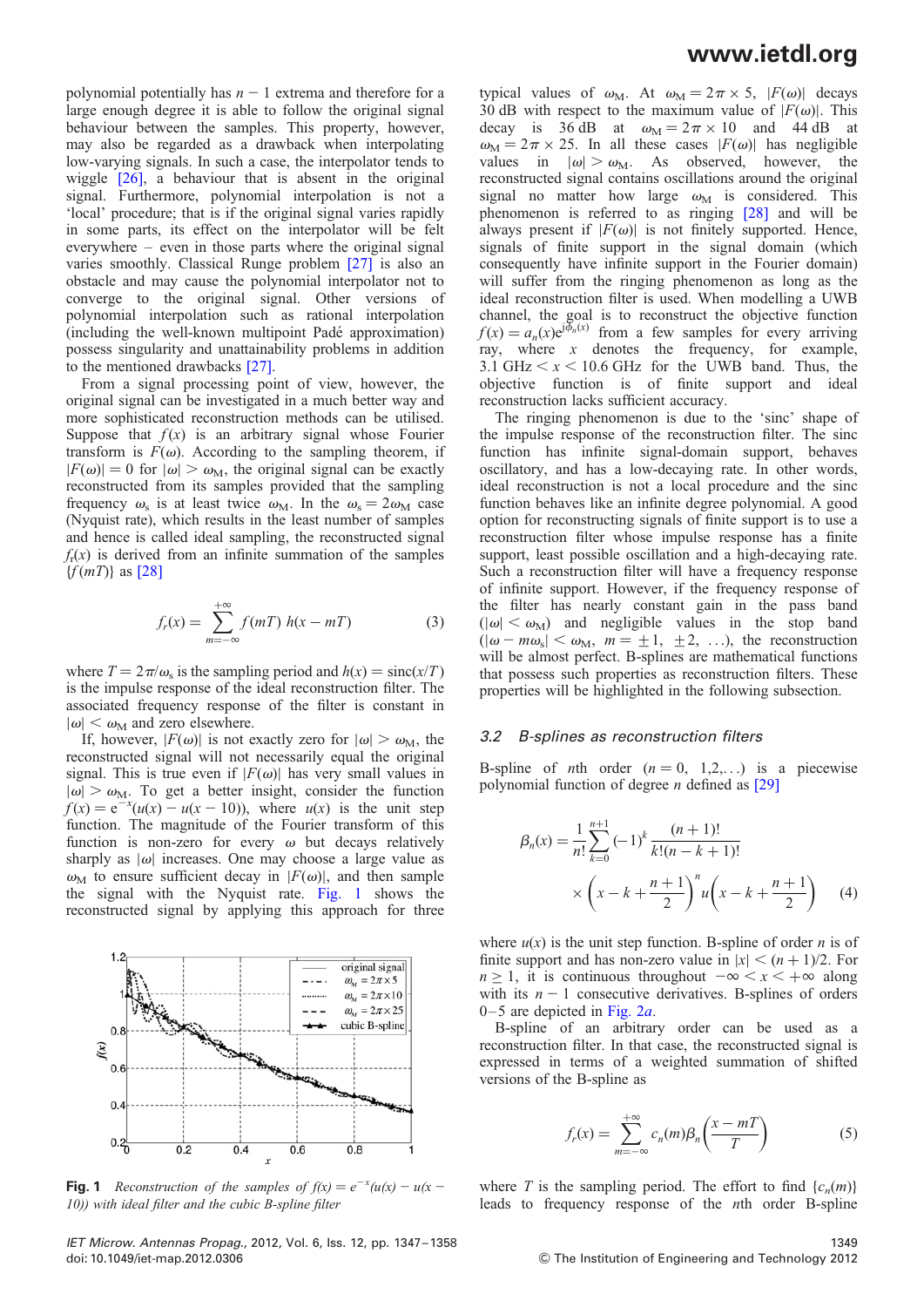

Fig. 2 B-splines as reconstruction filters a B-spline functions

b Associated frequency responses of B-splines when used as reconstruction filters

reconstruction filter,  $H_n(\omega)$ , as

$$
H_n(\omega) = \frac{\text{sinc}^{n+1}(\omega/\omega_s)}{\beta_n(0) + 2\sum_{k=1}^{\lfloor n/2 \rfloor} \beta_n(k)\cos(2\pi k(\omega/\omega_s))}
$$
(6)

where operator  $|| \cdot ||$  denotes the largest integer value not greater than its argument. Fig. 2b shows  $H_n(\omega)$  for  $n = 0, 1, ..., 5$ . As observed, the increase in the order of B-spline results in more flatness of the frequency response in the pass band and smaller values in the stop band; a desirable property. As  $n$ increases, however, the support of  $\beta_n(x)$  increases and its decaying rate decreases. This makes the reconstruction less local and consequently leads to more ringing in the reconstructed signal. Hence, there exists a trade-off for choosing the order of the B-spline.

Among various orders of the B-splines, the cubic B-spline  $(n = 3)$  encompasses the following interesting features that make it the suitable choice for signal reconstruction:

• The cubic B-spline is the lowest-order member of the B-spline family which has inflection point. The presence of the inflection point significantly smooths the reconstructed signal.

• In the variational calculus, it is shown that the cubic B-spline has minimum curvature among all functions that reconstruct a signal from the given data points [26]. Note that the presence of the ringing effect in a reconstructed signal increases its total curvature. Thus, the cubic B-spline reconstructs the smoothest function with least ringing.

• In order to find  ${c_n(m)}$  in (5) and obtain the reconstructed signal, a linear equation system has to be solved whose coefficient matrix is tridiagonal and strictly row diagonally dominant [27]. Therefore the utilisation of the Gaussian elimination method for solving the equation system is possible which involves extremely low-computational complexity.

Referring to Fig. 2b, it is observed that by selecting  $\omega_M = \omega$ . 4 (sampling with twice the Nyquist rate), the frequency response of the cubic B-spline will have constant gain in the pass band and at least 40 dB loss in the stop band. This results in accurate signal reconstruction and elimination of ringing. As illustrated in Fig. 1, the original signal is perfectly reconstructed by the cubic B-spline function from much

fewer samples ( $\omega_M = 2\pi \times 0.5$  at which  $|F(\omega)|$  incurs only 10 dB loss) compared with ideal reconstruction.

The excellent characteristics of the cubic B-spline persuade us to use it for reconstructing the  $a_n(f)e^{i\phi_n(f)}$  term in the wireless channel's frequency response. This will be discussed in a more detailed manner in the next section.

## 4 Cubic B-spline reconstruction of the frequency response of the UWB channel

Let  $G_n(v)$  denote the Fourier transform of  $g_n(f) = a_n(f) e^{j\phi_n(f)}$ . By cubic B-spline reconstruction of the field data calculated at frequency samples spaced  $\Delta f = 1/(4v_{\text{max}})$  apart,  $g_n(f)$  can be accurately obtained for all values of f. We mean by  $v_{\text{max}}$  the maximum value of v after which  $|G_n(v)|$  is 'effectively' zero. The objective of this section is to present a systematic way of determining  $v_{\text{max}}$  for each multipath component that arrives at the receiver. Since  $g_n(f)$  is the resultant of consecutive propagation mechanisms (reflections, transmissions and diffractions) and antenna patterns, the Fourier analysis of these effects will lead us to the value of  $v_{\text{max}}$ . It is very important to note that the analyses of the following subsections are performed prior to starting the post-processing stage. Hence, no extra computational burden is imposed on the post-processing stage. Rather, post-processing is provided with a guideline to select the necessary and sufficient number of frequency samples and avoid unnecessary calculations.

## 4.1 Reflection

Most indoor objects such as walls, doors and partitions are well modelled by dielectric slabs. The reflection coefficient of a ray impinging at an angle  $\theta_i$  on a dielectric slab of thickness d and dielectric constant  $\varepsilon_r = \varepsilon'_r - j\varepsilon''_r$  is [30]

$$
\Gamma(f) = \frac{R(1 - e^{-2\gamma})}{1 - R^2 e^{-2\gamma}}
$$
\n(7)

where  $\gamma = jk_0 d(\epsilon'_r - j\epsilon''_r - \sin^2 \theta_i)^{1/2}$ ,  $k_0$  is the free space propagation constant and  $R$  is the Fresnel reflection coefficient. This equation holds for both perpendicular and parallel polarisations provided that the corresponding Fresnel reflection coefficient is used. If the dielectric slab is

1350 IET Microw. Antennas Propag., 2012, Vol. 6, Iss. 12, pp. 1347–1358 & The Institution of Engineering and Technology 2012 doi: 10.1049/iet-map.2012.0306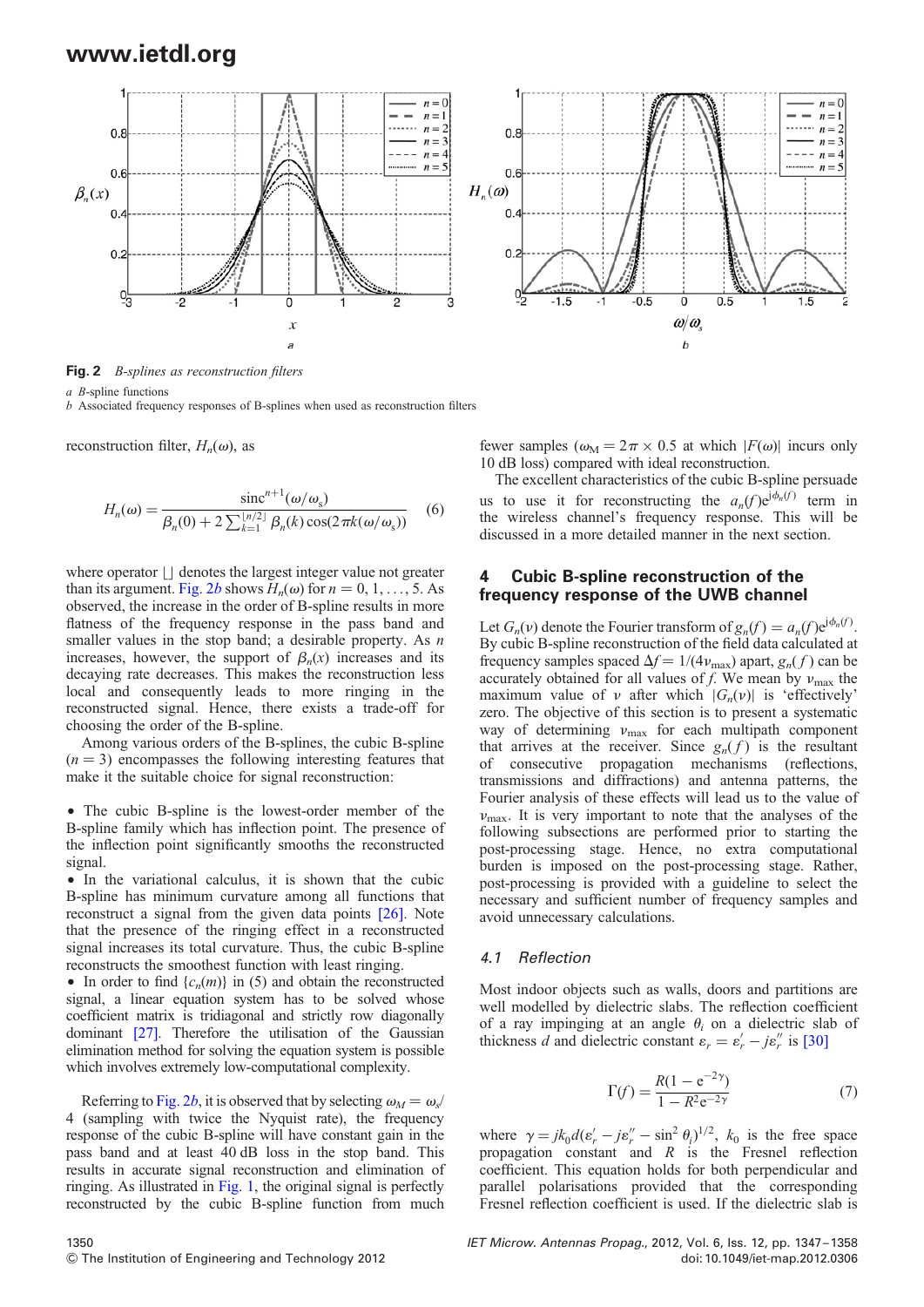low loss (which is often true for indoor objects), the binomial expansion can be used to approximate  $\gamma = \alpha + j\beta$  as

$$
\alpha = \frac{k_0 d \varepsilon_r^{\prime\prime}}{2\sqrt{\varepsilon_r^{\prime} - \sin^2 \theta_i}}\tag{8}
$$

$$
\beta = k_0 d \sqrt{\varepsilon_r' - \sin^2 \theta_i} \tag{9}
$$

Obviously,  $\alpha$  and  $\beta$  vary with frequency. Now, consider the conventional frequency variation model of the dielectric constant where  $\mathbf{e}'_r$  is frequency independent and  $\mathbf{e}''_r$  is inversely proportional to the frequency; that is,  $\varepsilon_r = \varepsilon'_r - j\sigma/(2\pi f \varepsilon_0)$  ( $\sigma$  is the conductivity of the material). The values of  $\alpha$  and  $\beta$  will be, respectively, frequency independent and linear function of frequency. Let us rewrite (7) by using the geometrical series expansion of its denominator as

$$
\Gamma(f) = R(1 - e^{-2\gamma})(1 + R^2 e^{-2\gamma} + R^4 e^{-4\gamma} + \cdots)
$$
  
= 
$$
\sum_{m=0}^{\infty} a_m e^{-j2m\beta}
$$
 (10)

where  $a_0 = R$  and  $a_m = (R - 1/R)R^{2m}e^{-2m\alpha}$ ,  $m \ge 1$ . The low-loss assumption and frequency invariance of  $\varepsilon_r^{\prime}$  leads to almost a frequency-independent value for R. As a result, the Fourier transform of  $\Gamma(f)$ , denoted by  $\Gamma(\nu)$ , is

$$
\widetilde{\Gamma}(\nu) = \sum_{m=0}^{\infty} a_m \delta\left(\nu - \frac{2m}{F}\right)
$$
\n(11)

where  $F$  is called the 'fundamental period' which is a function of the incident angle and is equal to

$$
F = \frac{c_0}{d\sqrt{\varepsilon_r' - \sin^2\theta_i}}\tag{12}
$$

where  $c_0$  is the speed of light in free space. Note that  $\{a_m\}$  is a descending sequence and for a large enough M, the values of  $a_m$ ,  $m > M$ , will have little effect on the value of  $\Gamma(f)$ . If we truncate the series representation of  $\Gamma(f)$  at  $m = M$ , then  $\nu_{\text{max}} = 2M/F$ . The sampling period of  $\Gamma(f)$  for cubic B-spline reconstruction will therefore be  $\Delta f = F/(8M)$ . Hence, if the fundamental period  $F$  and the truncation order M are known, the reflection coefficient can be accurately reconstructed from samples spaced at  $\Delta f = F/(8M)$ .

The required frequency spacing based on the  $\Delta f = F/(8M)$ formula is rather tricky in the sense that the truncation order  $M$  is itself a function of frequency. This means that the series representation of  $\Gamma(f)$  may converge with different number of terms at different frequencies. To account for this, it is logical to consider the convergence of  $\Gamma(f)$  in the whole bandwidth of the channel. Let us define the following error function for checking the convergence of  $\Gamma(f)$  and finding the truncation order

$$
e(f, \theta_i, m) = \left|1 - |\Gamma(f, \theta_i)|_m / |\Gamma(f, \theta_i)|_{m+1}\right| \qquad (13)
$$

where  $|\Gamma(f, \theta_i)|_m$  means the magnitude of the reflection coefficient assuming that the truncation order is m. The value of this error function shows the contribution of  $a_{m+1}$ in the reflection coefficient at incident angle  $\theta_i$  and

IET Microw. Antennas Propag., 2012, Vol. 6, Iss. 12, pp. 1347–1358 1351 doi: 10.1049/iet-map.2012.0306 & The Institution of Engineering and Technology 2012

frequency f. In order to consider the overall contribution of  $a_{m+1}$  in the reflection coefficient at incident angle  $\theta_i$ , we may average the error function in the whole bandwidth of the channel  $f_{\min} < f < f_{\max}$ . This leads to the average error function  $\overline{e}(\theta_i, m)$  as

$$
\overline{e}(\theta_i, m) = \frac{1}{f_{\text{max}} - f_{\text{min}}} \int_{f_{\text{min}}}^{f_{\text{max}}} e(f, \theta_i, m) \, df \qquad (14)
$$

For each value of  $\theta_i$ , there exists a value of truncation order M such that  $\overline{e}(\theta_i, M) \ge \varepsilon$  and  $\overline{e}(\theta_i, M + 1) \le \varepsilon$  where  $\varepsilon$  is a predefined threshold close to zero. We denote this value of truncation order by  $M(\theta_i)$  to emphasise its dependence on the incident angle. As a result,  $v_{\text{max}}(\theta_i) = 2M(\theta_i)/F(\theta_i)$  and  $\Delta f(\theta_i) = F(\theta_i)/(8M(\theta_i))$ . By following this procedure for each of the two polarisations (perpendicular, parallel), the associated  $\Delta f(\theta_i)$  is found. The minimum of the two values at each  $\theta_i$  is selected as the required frequency spacing and denoted by  $\Delta f_R(\theta_i)$ . For a ray that impinges on the wall at incident angle  $\theta_i$ , the post-processing stage reconstructs the reflection coefficient from samples spaced at  $\Delta f_R(\theta_i)$ .

#### 4.2 Transmission

The transmission coefficient of a ray incident on a dielectric slab is [30]

$$
\tau(f) = \frac{(1 - R^2)e^{-\gamma}}{1 - R^2e^{-2\gamma}} = \sum_{m=0}^{\infty} a_m e^{-j(2m+1)\beta}
$$
(15)

where  $a_m = (1 - R^2)R^{2m}e^{-(2m+1)\alpha}$ ,  $m \ge 0$ . If the series is truncated at  $m = M$ , then  $v_{\text{max}} = (2M + 1)/F$ . Following the same procedure as stated for the reflection case, we can determine  $v_{\text{max}}(\theta_i)$  for reconstruction of the transmission coefficient. To do this  $\Gamma$  is replaced with  $\tau$  in (13) and the averaging over frequency is performed. Then  $v_{\text{max}}(\theta_i)$  or equivalently  $\Delta f(\theta_i) = 1/(4v_{\text{max}}(\theta_i))$  is obtained for the two polarisation types. The minimum of the two values of  $\Delta f(\theta_i)$  at each incident angle is selected as the required frequency spacing for reconstruction of the transmission coefficient and is denoted by  $\Delta f_{\rm T}(\theta_i)$ .

#### 4.3 Sequence of reflections and/or transmissions

A ray that arrives at the receiver may have encountered several reflections and/or transmissions. Therefore its electromagnetic field includes the multiplication of the reflection and/or transmission coefficients of the intersected walls. In this subsection, we wish to determine the frequency spacing that is required for cubic B-spline reconstruction of a multiplication of reflection and/or transmission coefficients.

Consider the consecutive reflections from two walls with reflection coefficients  $\Gamma^{(1)}(f)$  and  $\Gamma^{(2)}(f)$  and incident angles  $\theta_{i_1}$  and  $\theta_{i_2}$ . The total reflection coefficient is  $\Gamma^{\text{(total)}}$  $(f) = \Gamma^{(1)}(f) \Gamma^{(2)}(f)$ . Consequently

$$
\widetilde{\Gamma}^{(\text{total})}(\nu) = \widetilde{\Gamma}^{(1)}(\nu) * \widetilde{\Gamma}^{(2)}(\nu)
$$
\n
$$
= \sum_{m_1=0}^{M_1(\theta_{i_1})} \sum_{m_2=0}^{M_2(\theta_{i_2})} a_{m_1} a_{m_2} \delta\left(\nu - \frac{2m_1}{F_1(\theta_{i_1})} - \frac{2m_2}{F_2(\theta_{i_2})}\right)
$$
\n(16)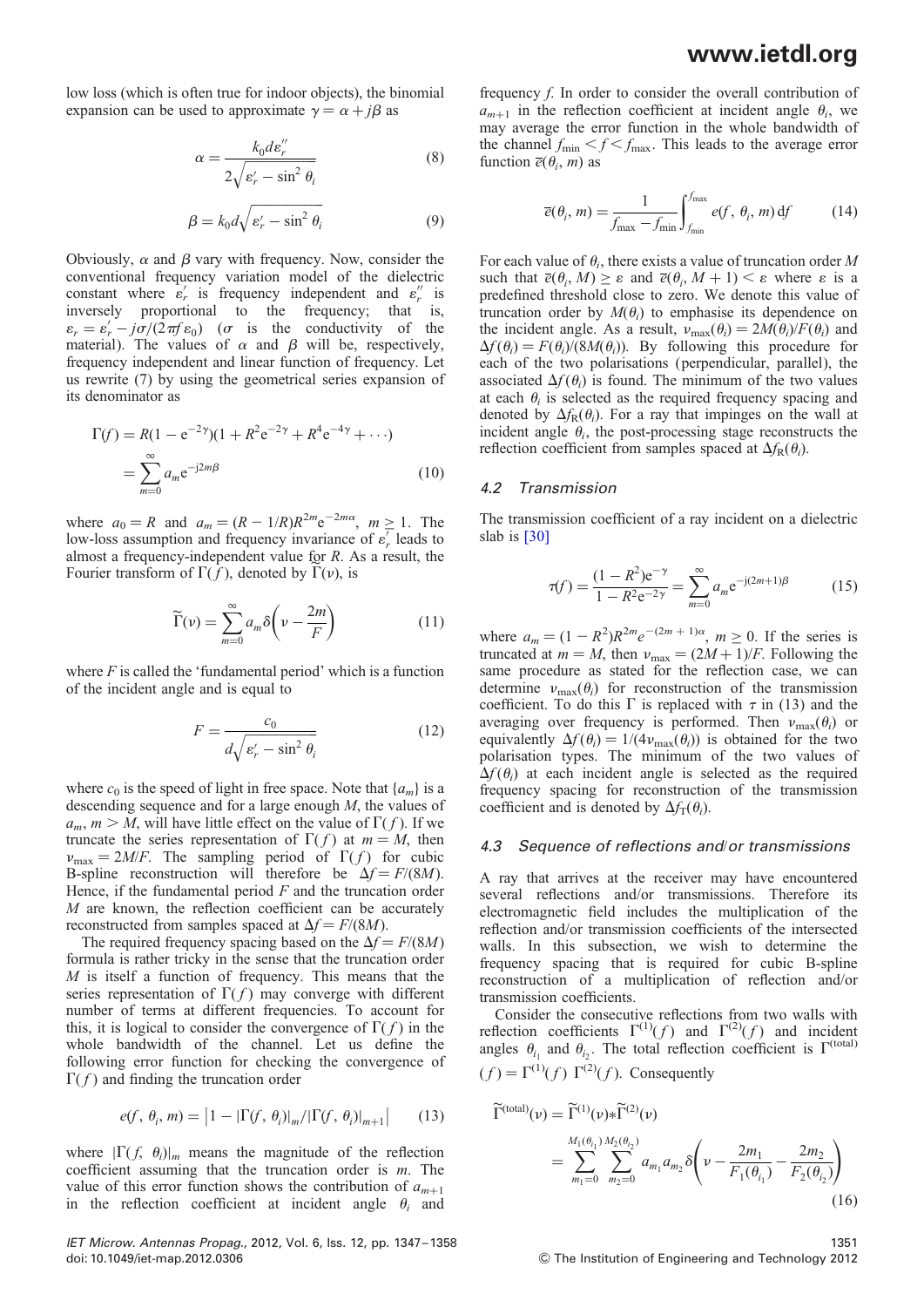where \* denotes convolution,  $F_1(\theta_{i_1}), F_2(\theta_{i_2})$  are the fundamental periods of the two walls and  $M_1(\theta_{i_1}), M_2(\theta_{i_2})$  are the associated truncation orders of the two reflection coefficients which are chosen according to the procedure described in Section 4.1. The maximum available harmonic in  $\Gamma^{(\rm total)}$  is

$$
\nu_{\text{max}}^{(\text{total})} = 2M_1(\theta_{i_1})/F_1(\theta_{i_1}) + 2M_2(\theta_{i_2})/F_2(\theta_{i_2})
$$

$$
= \nu_{\text{max}}^{(1)}(\theta_{i_1}) + \nu_{\text{max}}^{(2)}(\theta_{i_2})
$$

Therefore

$$
\frac{1}{\Delta f^{(\text{total})}} = \frac{1}{\Delta f_R^{(1)}(\theta_{i_1})} + \frac{1}{\Delta f_R^{(2)}(\theta_{i_2})}
$$
(17)

In other words, if the geometrical stage of ray tracing finds that a ray has been consecutively reflected from two walls at incident angles  $\theta_{i_1}$  and  $\theta_{i_2}$ , then the post-processing stage needs to sample the total reflection coefficient at  $\Delta f^{\text{(total)}}$  calculated from (17). The proper performance of this procedure will be shown in Section 5.

The generalisation of the above result to  $K$  consecutive intersections leads to

$$
\frac{1}{\Delta f^{(\text{total})}} = \sum_{k=1}^{K} \frac{1}{\Delta f_P^{(k)}(\theta_{i_k})}
$$
(18)

where  $\theta_{i_k}$  is the incident angle at kth intersection. The subscript P specifies the type of the propagation mechanism:  $P = R$ when the kth intersection involves reflection and  $P = T$  when the kth intersection involves transmission.

#### 4.4 Extension to arbitrary frequency variation of the dielectric constants

So far, we have assumed that for each building material  $\varepsilon'_{r}$  is constant and  $\varepsilon_{r}''$  is inversely proportional to frequency. The dielectric constants of indoor objects usually follow this model quite well. For more accurate indoor propagation modelling, however, it is better to measure the dielectric constants of the materials of the site and then use them in ray tracing [31, 32]. In that case, the real and imaginary parts of the dielectric constants may not exactly follow the aforementioned dielectric model though the low-loss property is usually maintained. Furthermore,  $\beta$  is no longer a linear function of frequency and the definition of the fundamental period in (12) is useless. Nevertheless, for most building materials,  $\beta(f)$  negligibly deviates from linear dependence on frequency. It is therefore logical to perform a linear regression on the values of  $\beta(f)$ . The resulting fundamental period, denoted by  $\overline{F}(\theta_i)$ , is calculated via a least square algorithm which yields

$$
\frac{1}{\overline{F}(\theta_i)} = \frac{1}{f_{\text{max}} - f_{\text{min}}} \int_{f_{\text{min}}}^{f_{\text{max}}} \frac{d}{c_0} \sqrt{\varepsilon_r'(f) - \sin^2 \theta_i} \, df \tag{19}
$$

Now, the procedure for determining  $v_{\text{max}}(\theta_i)$  and  $\Delta f(\theta_i)$  as described before is performed by replacing  $F(\theta_i)$  with  $F(\theta_i)$ . In fact, (19) indicates a frequency averaging procedure to obtain an overall behaviour of the fundamental period. Hence,  $F(\theta_i)$  is called the average fundamental period. The proper performance of the average fundamental period is shown in Section 5.

## 4.5 Diffraction

In an indoor environment, diffraction from lossy dielectric wedges is well modelled by using Lubbers diffraction coefficient [33]. This diffraction coefficient is a function of the geometrical description of the wedge and TX –RX locations. The dependency of the diffraction coefficient on the wedge distances from TX and RX makes it difficult to find a function  $v_{\text{max}}(\theta_i)$  for its reconstruction prior to starting the post-processing stage. However, to starting the post-processing stage. However,<br>the diffraction coefficient follows  $\hat{F}(f)/\sqrt{f}$  frequency dependence where  $\hat{F}$ . is the Fresnel transition integral [34]. This function is depicted in Fig.  $3a$  and, as observed, varies smoothly. The square root is also a smooth function of its argument. Consequently, as illustrated in Fig. 3b, the frequency variation of the diffraction coefficient is quite smooth. This means that the diffraction coefficient can be reconstructed from much fewer samples compared with resonant-looking frequency-dependent reflection and transmission coefficients. Therefore if a diffraction happens within a sequence of reflections and/or transmissions, the required frequency spacing between the samples for cubic B-spline reconstruction is still accurately calculated by (18). If a ray encounters only diffraction between TX and RX, the required frequency spacing is determined by the antenna patterns through the general formula (20) in Section 4.7.

#### 4.6 Antenna pattern

To accurately reconstruct the frequency dependent antenna pattern, its Fourier transform is calculated at each angle of departure  $(\theta, \varphi)$  and the corresponding  $v_{\text{max}}(\theta, \varphi)$  is



Fig. 3 The cubic B-spline function for reconstruction of the diffraction coefficient

a Fresnel transition integral

1352 IET Microw. Antennas Propag., 2012, Vol. 6, Iss. 12, pp. 1347–1358 & The Institution of Engineering and Technology 2012 doi: 10.1049/iet-map.2012.0306

b Frequency variation of the magnitude and phase of the diffraction coefficient of a perpendicularly polarised ray impinging on right-angle brick wall. The permittivity of brick is taken from [31],  $\theta_i = 10^\circ$ ,  $\theta_d = 115^\circ$  and  $\Delta \hat{f} = 1500 \text{ MHz}$  is used as frequency spacing of the sampled data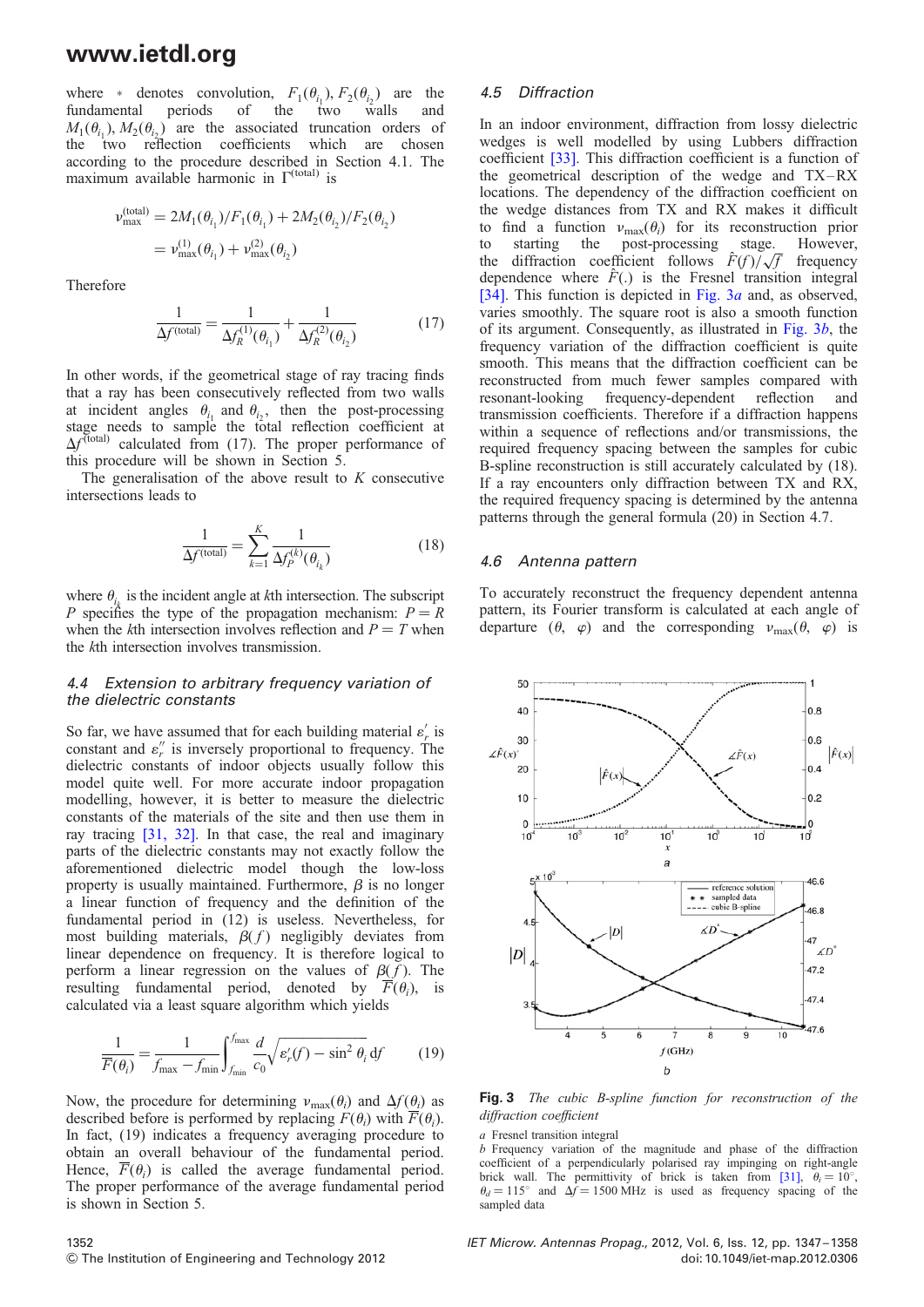obtained. By choosing  $\Delta f(\theta, \varphi) = 1/(4v_{\text{max}}(\theta, \varphi))$ , the antenna pattern can be accurately reconstructed by the cubic B-spline function at the angle of departure/arrival  $(\theta, \varphi)$ .

#### 4.7 Implementation in post-processing

Prior to starting the post-processing stage,  $\Delta f_R(\theta_i)$  and  $\Delta f_T(\theta_i)$ are calculated for each wall of the environment. The required frequency spacings to reconstruct the antenna patterns are also obtained. The low-varying part of the frequency response of the *n*th ray, that is,  $g_n(f)$ , includes the multiplication of the antenna patterns and the reflection/transmission/diffraction coefficients. According to the discussions presented in the previous subsections the required frequency spacing,  $\Delta f^{(\text{total})}$ , for cubic B-spline reconstruction of  $g_n(f)$  is calculated as

$$
\frac{1}{\Delta f^{(\text{total})}} = \frac{1}{\Delta f_{\text{TX}}(\theta_{\text{TX}}, \varphi_{\text{TX}})} + \sum_{k=1}^{K} \frac{1}{\Delta f_P^{(k)}(\theta_{i_k})} + \frac{1}{\Delta f_{\text{RX}}(\theta_{\text{RX}}, \varphi_{\text{RX}})}
$$
(20)

where ( $\theta_{TX}$ ,  $\varphi_{TX}$ ) is the angle of departure from the transmitter,  $(\theta_{RX}, \varphi_{RX})$  is the angle of arrival at the receiver,  $\Delta f_{TX}(\theta_{TX},$  $\varphi$ <sub>TX</sub>) and  $\Delta f_{\rm RX}(\theta_{\rm RX}, \varphi_{\rm RX})$  are, respectively, the frequency spacings imposed by the transmitting and receiving antennas,  $K$  is the number of walls intersected by the ray and the definition of  $\Delta f_P^{(k)}(\theta_{i_k})$  is the same as in (18). Therefore to obtain  $g_n(f)$  the post-processing stage performs the electromagnetic field computations at frequency samples spaced  $\Delta f^{\text{total}}$  apart. Then, the cubic B-spline reconstruction is used to reproduce  $g_n(f)$  at frequency samples spaced  $\Delta f = 1/\max{\lbrace \tau_n \rbrace}_{n=1}^N$  apart.  $H_n(f)$  is obtained by multiplying  $g_n(f)$  by the corresponding propagation phase factor. This procedure is repeated for all arriving rays to obtain the frequency response. As will be shortly observed, the presented method is very effective in reducing the simulation time of post-processing.

#### 5 Numerical results

In this section the computational efficiency improvement offered by incorporating the cubic B-spline function in the post-processing stage is investigated. At first, we present a set of simple examples to validate the presented procedure for finding  $\Delta f(\theta_i)$ . Consider a 12 cm thick brick wall with  $\varepsilon'_{r} = 4.75$  and  $\sigma = 0.06$  S/m in the UWB frequency range  $3.1 < f<sub>(GHz)</sub> < 10.6$ . The low-loss assumption holds in the whole bandwidth and the predefined threshold for determining the truncation order is selected  $\epsilon = 5%$ . The value of  $\Delta f_R(\theta_i)$  is calculated for this wall according to the procedure described in Section 4.1 and is depicted in Fig. 4. For a ray that impinges on this wall at  $\theta_i = 40^\circ$  we have  $\Delta f_R = 150 \text{ MHz}$ . Fig. 5a shows the cubic B-spline reconstructed reflection coefficient from the sampled data spaced 150 MHz apart compared with the reference solution, that is, the reflection coefficient calculated with a very fine 1 MHz resolution. The incident angle is  $\theta_i = 40^\circ$ . Excellent agreement is observed which proves the proper functionality of the method.

For validating the procedure of obtaining  $\Delta f_{\rm T}(\theta_i)$ , a 4 cm thick wooden door with  $\varepsilon'_{r} = 3$  and  $\sigma = 0.005$  S/m in the UWB frequency range is simulated and  $\Delta f$ <sub>T</sub> as a function of the incident angle is obtained. Now, consider a ray incident on this door at  $\theta_i = 30^\circ$ . For this ray  $\Delta f_{\rm T}(\theta_i)$  is found to be 380 MHz. Fig. 5b compares the cubic B-spline



Fig. 4 Required frequency spacing for cubic B-spline reconstruction of the reflection coefficient from a brick wall

reconstructed transmission coefficient of this ray (from samples spaced 380 MHz apart) with the reference solution (calculated with a 1 MHz resolution). As observed, the two curves have an excellent agreement with each other.

To validate (18) for consecutive intersections, the following simulation is considered. A ray with incident angle  $\theta_i = 60^\circ$  is reflected from a concrete wall  $(\epsilon'_r = 7,$  $\sigma = 0.03$  S/m,  $d = 15$  cm,  $\Delta f_R(\theta_i) = 100$  MHz), then with an incident angle  $\theta_i = 20^\circ$  is transmitted through a wooden door  $(\epsilon'_r = 3, \sigma = 0.005, d = 4 \text{ cm}, \Delta f_T(\theta_i) = 370 \text{ MHz})$ and then with an incident angle  $\theta_i = 30^\circ$  is reflected from a<br>brick wall  $(\epsilon'_i = 4.75, \sigma = 0.06 \text{ S/m}, d = 10 \text{ cm})$ brick wall  $(\varepsilon'_r = 4.75, \sigma = 0.06 \text{ S/m}, d = 10 \text{ cm},$  $\Delta f_R(\theta_i) = 180 \text{ MHz}$ . The value of  $\Delta f^{\text{(total)}}$  is calculated according to  $(18)$  which equals 54 MHz. Fig. 6a shows the cubic B-spline reconstructed coefficient compared with the reference solution. As observed, the reconstructed data matches the reference data very well.

The effective performance of the average fundamental period (obtained according to (19)) is verified in Fig. 6b where the reflection coefficient after two consecutive reflections from a 4 cm thick wooden door and a 10 cm thick brick wall is depicted. The frequency dependence of the dielectric constants is used according to [31] and the incident angles are  $15^{\circ}$  and  $50^{\circ}$ , respectively. As observed, the cubic B-spline reconstruction of the reflection coefficient yields accurate results.

The simple simulations presented above validate the excellent accuracy of the cubic B-spline function for reconstruction of the UWB electromagnetic fields from a limited set of samples. Now, we wish to investigate the computational efficiency enhancement that can be achieved when simulating a realistic indoor environment. Fig. 7 shows the plan of a two-room office environment. There are concrete ceiling and floor, brick walls, wooden doors, glass windows and some wooden cubicles in the building. The height of the ceiling is 3 m from the floor. The UWB frequency band is selected for the simulations. The electromagnetic properties of the building materials are chosen in accordance with the extensive measurements provided in [31]. The thicknesses of the building structures are provided in Table 1. For each wall type a pre-processing is performed to find  $\Delta f_R$  and  $\Delta f_T$  as functions of the incident angle. The average values of  $\Delta f_R$  and  $\Delta f_T$  are provided in Table 1 in order to give an insight on the typical values of the required frequency spacings. The computational cost of this pre-processing is absolutely negligible compared with those of the geometrical and postprocessing stages.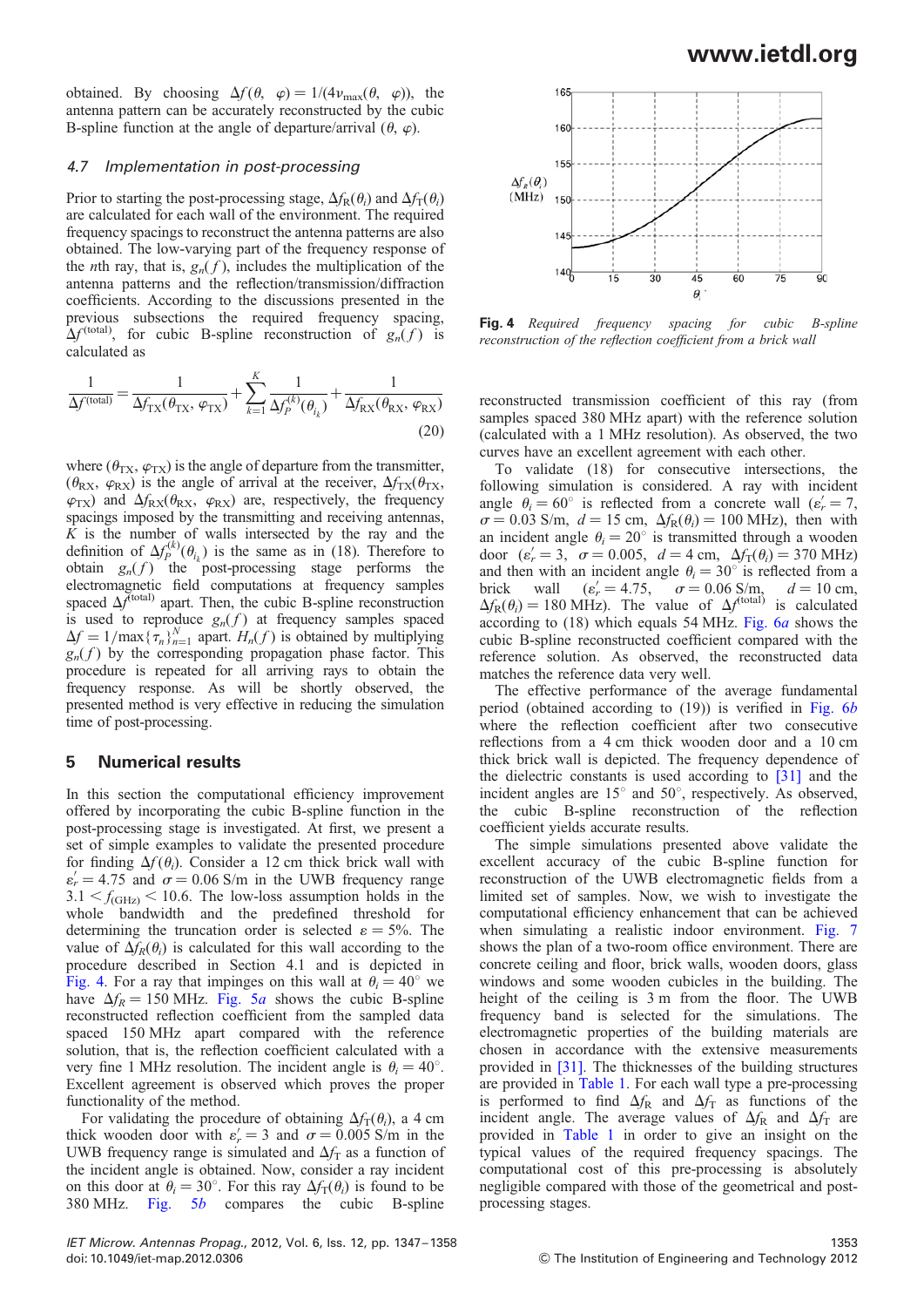

Fig. 5 Magnitude and phase of the reflection/transmission coefficient reconstructed by the cubic B-spline function compared with the reference solution

 $a$  Reflection from a brick wall in perpendicular polarisation

b Transmission through a wooden door in parallel polarisation



Fig. 6 Cubic B-spline reconstruction of consecutive intersections a Simple dielectric constant model

b Dielectric constants according to the measured data in [31]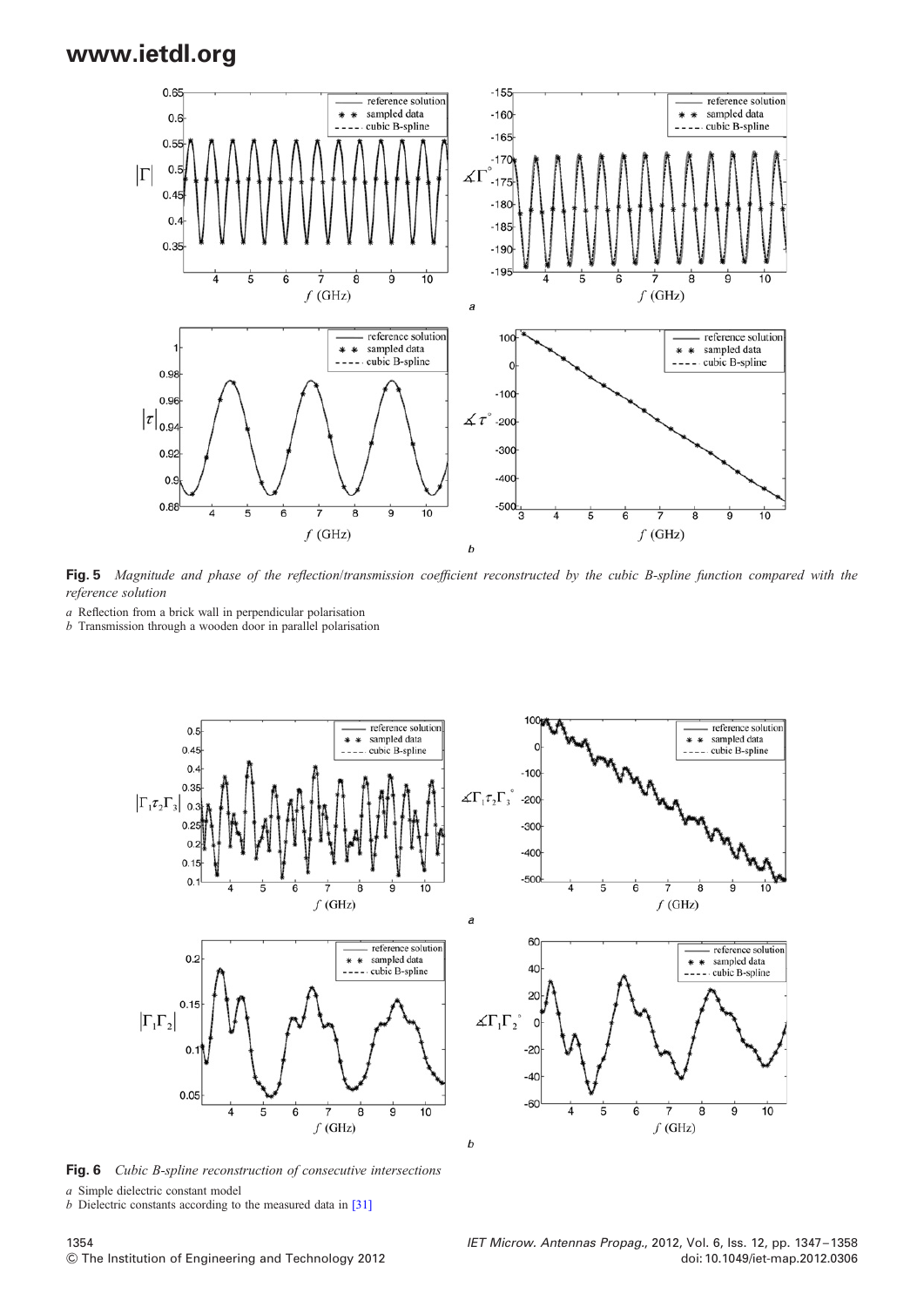

Fig. 7 Plan of the simulated environment

In the geometrical stage of ray tracing the propagation paths of the electromagnetic energy tubes are determined in the environment. The SBR method is used as the preferred ray tracing scheme because it provides good accuracy and also has less computational burden in indoor environments compared with the image method [35, 36]. The binary space partitioning acceleration technique [37] has been implemented in the SBR method to further reduce the simulation time of the geometrical stage. This ray tracing code has been prepared by the authors and its accuracy and proper functionality have been validated in [14]. To determine the propagation paths accurately, a highresolution simulation is required. Thus, 100 002 rays have been launched from the transmitter and traced up to six bounces. This geometrical simulation takes 12 min and 36 s by using MATLAB software on a PC with a 2 GHz Intel Core 2 Duo processor and 2 GB of RAM.

The post-processing stage follows the geometrical stage using MATLAB on the same PC. At the transmitting and receiving ends, two vertically polarised wideband omnidirectional discone antennas are used. The associated frequency-dependent antenna pattern is included in postprocessing according to the analytical formulations provided in [38]. The pattern varies very smoothly with frequency.

This result in  $\Delta f_{\text{TX}}$  and  $\Delta f_{\text{RX}}$  range around 2000 MHz for different angles of departure/arrival. A total number of 400 points along two paths are considered as receiving locations. The TX and the RX points are located at heights of 2.5 m and 1.2 m from the floor, respectively. The heights of the cubicles are such that there is always an line-of-sight (LOS) propagation path between the TX and RX points along RX-line 1. Careful investigation of the UWB channel parameters shows that the considered six bounces ensure the convergence of the results. To explore the computational efficiency improvement, two different simulations are performed. In the reference simulation, the post-processing of the data is performed using the frequency step  $\Delta f = 5$  MHz. Therefore multipath components with delays up to 200 ns are included which is observed to guarantee the arrival of all rays with considerable power in this environment. The typical number of multipath components that arrive at each RX point is 420 in the LOS path (RX-line 1) and 140 in the none-line-ofsight (NLOS) path (RX-line 2). Such large numbers of arriving multipaths are because of the presence of so many cubicles in the environment that generate various propagation paths. In the second simulation, the lowvarying part of the frequency response of each arriving

Table 1 Characteristics of the building walls used in the simulation

| Wall type                   | Material | Thickness, cm | Average $\Delta f_{\rm B}$ , MHz | Average $\Delta f$ <sub>T</sub> , MHz |
|-----------------------------|----------|---------------|----------------------------------|---------------------------------------|
| ceiling and floor           | concrete | 25            | 1650                             | 238                                   |
| external and internal walls | brick    | 20            | 2250                             | 189                                   |
| doors                       | wood     | 4.5           | 656                              | 1028                                  |
| cubicles                    | wood     |               | 1261                             | 1979                                  |
| windows                     | glass    | 0.4           | 1659                             | 1575                                  |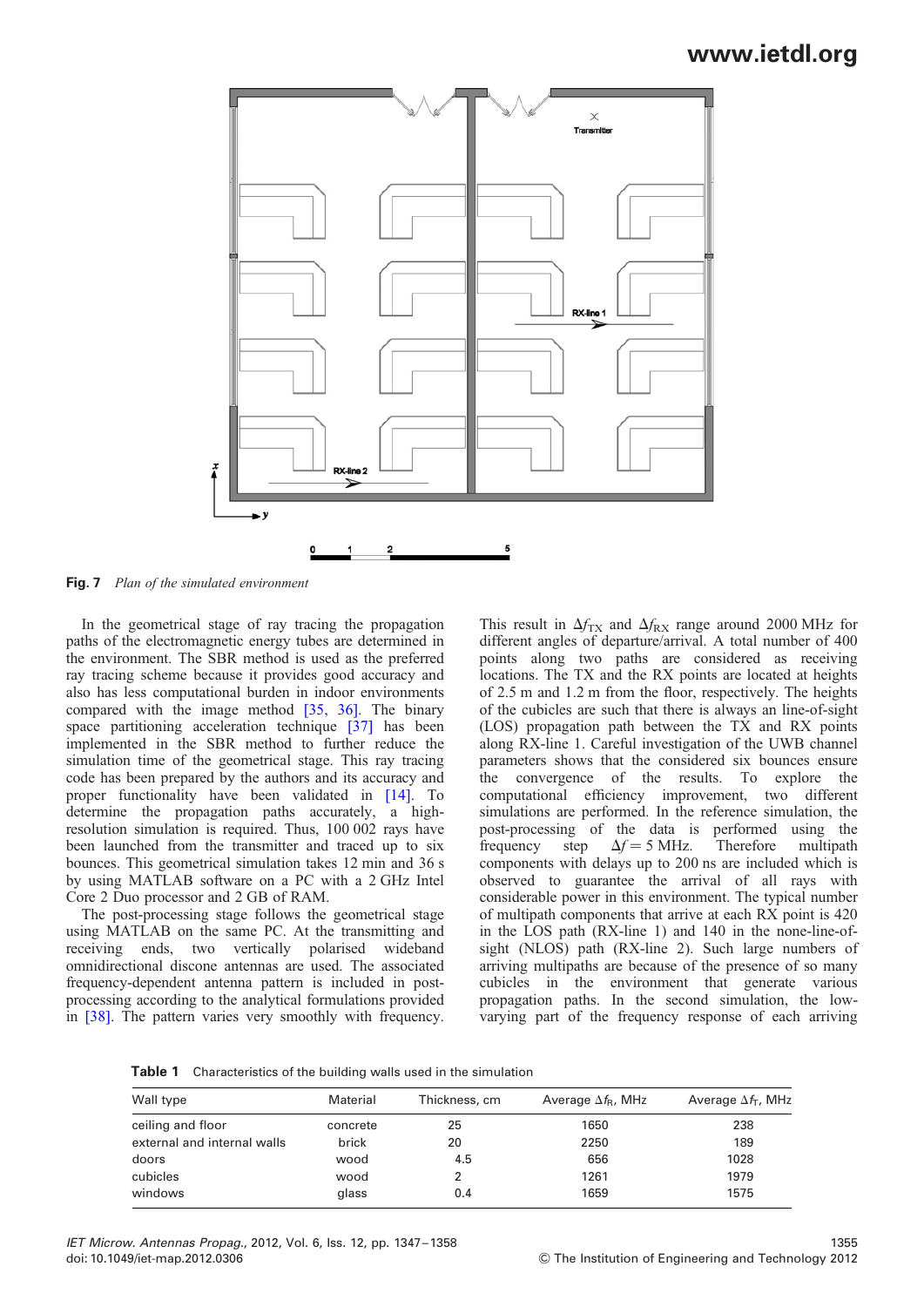

Fig. 8 Path gain and rms delay spread calculated by cubic B-spline reconstruction compared with the reference solution a RX-line 1 (LOS path)

b RX-line 2 (NLOS path)

multipath component is computed at a much larger frequency step according to the formulations of Section 4 and the values of  $\Delta f_R(\theta_i)$  and  $\Delta f_T(\theta_i)$  obtained from pre-processing. The frequency responses are then reconstructed at  $\Delta f = 5$  MHz by the cubic B-spline function followed by including the associated propagation phase factor. In both simulations, the path gain and rms delay spread at the receiving locations are calculated from the frequency responses. The results of the two simulations are compared in Fig. 8 and the simulation times are provided in Table 2. When the cubic B-spline function is used the post-processing is accelerated more than seven times in the LOS case and more than six times in the NLOS case. By including the simulation time of the geometrical stage the total simulation speedup is obtained and shown in Table 2. Still, a good simulation time improvement is achieved. Besides, in applications where the number of RX points has to be large

Table 2 Simulation results

| Receiving path                  | RX-line 1                    | RX-line 2                     |
|---------------------------------|------------------------------|-------------------------------|
| number of receiving locations   | 200                          | 200                           |
| geometrical stage time          | 12 min 36 s                  | 12 min 36 s                   |
| post-processing time            | 47 min 38 s                  | 15 min 58 s                   |
| (reference)                     |                              |                               |
| post-processing time            | $6 \text{ min} 44 \text{ s}$ | $2 \text{ min } 26 \text{ s}$ |
| (cubic B-spline)                |                              |                               |
| post-processing speedup         | 707%                         | 656%                          |
| total simulation speedup        | 304%                         | 190%                          |
| mean relative error (path gain) | 0.39%                        | 0.40%                         |
| mean relative error (rms delay  | 0.67%                        | 0.20%                         |
| spread)                         |                              |                               |

the post-processing time becomes the dominant part of the total simulation time. In that case, the total simulation speedup increases and approaches the post-processing speedup. It is important to note that this acceleration is achieved without losing the accuracy of the results. As we can see in Fig. 8, the obtained curves are indistinguishable. In each graph, the mean relative error of the cubic B-spline result with respect to the reference solution (i.e.

$$
\frac{1}{N} \sum\nolimits_{n=1}^{N} \left| \frac{x_n^{\text{(spl)}} - x_n^{\text{(ref)}}}{x_n^{\text{(ref)}}} \right|
$$

where  $N = 200$  is the number of RX points,  $x_n^{(\text{spl})}$  and  $x_n^{(\text{ref})}$  are, respectively, the results of the cubic B-spline and reference solution at *n*th RX point) is provided in Table 2. This error is less than 1% in all cases and thus can be absolutely neglected in engineering applications. This means that the cubic B-spline function can be effectively used in postprocessing to reduce the simulation time of the site-specific UWB propagation modelling. It is finally emphasised that the 'idea' of using the cubic B-spline function for accelerating post-processing is effective irrespective of the programming language used. The MATLAB software has been utilised in this research because of simple programming features and ease of implementation. More sophisticated programming languages can be alternatively used which may further enhance the simulation speedup.

So far, we have presented a systematic way of determining the number of frequency samples for cubic B-spline reconstruction of each ray's frequency response. It will be interesting to investigate the 'overall' number of required frequency samples and relate it to the site-specific nature of the environment. Fig. 9 shows the statistical distribution of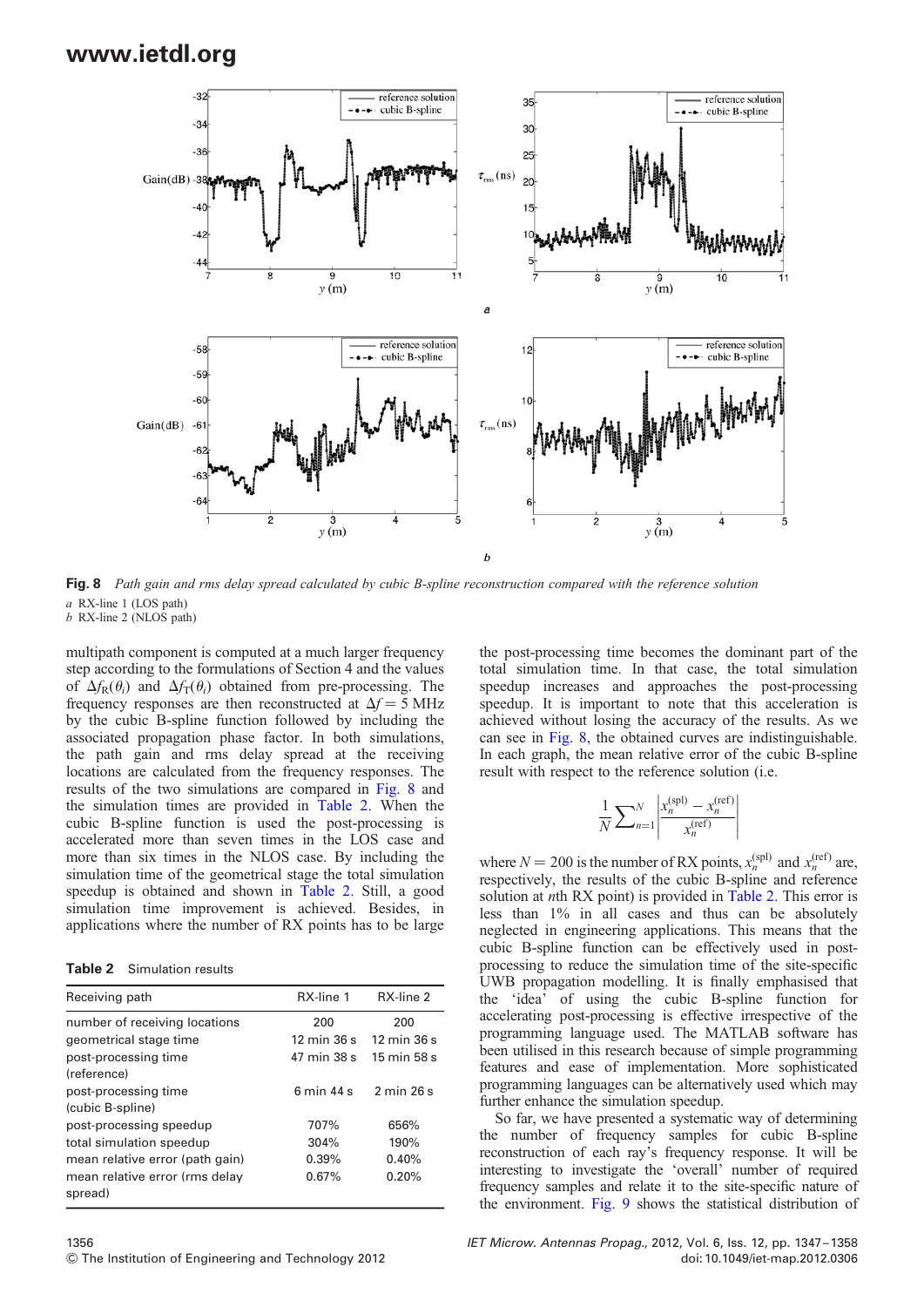

Fig. 9 Probability mass function of the number of required frequency samples for cubic B-spline reconstruction of the multipath components' frequency response

the number of required frequency samples for the arriving rays at a typical LOS point (along RX-line 1) and a typical NLOS point (along RX-line 2). The number of required frequency samples are concentrated in  $10-25$  range for the LOS point, whereas 50–65 frequency samples are usually required for reconstruction of the frequency responses of the rays that arrive at the NLOS point. The reason can be well understood by referring to the environment plan and the values of  $\Delta f_R(\theta_i)$ and  $\Delta f_{\rm T}(\theta_i)$ . According to the results of pre-processing, the value of  $\Delta f_{\rm T}(\theta_i)$  is in the range of 178–202 MHz for the brick wall that separates the two rooms. All rays that arrive at the NLOS point have been transmitted through this wall. As a result, the required frequency spacings for all these rays are inevitably less than 202 MHz. This means that at least 7.5 GHz/202 MHz  $\simeq$  38 samples are required in the NLOS case. Intersection with other walls and furniture further increases the number of samples and results in a curve shown in Fig. 9. In contrast, most rays that contribute in the LOS location are the resultant of multiple reflections by the objects inside the right-side room or transmissions through its cubicles. According to pre-processing and with reference to the average values of  $\Delta f_R$  and  $\Delta f_T$  in Table 1, we find that  $\Delta f_{\rm R}$  (for walls, ceiling, floor and cubicles) and  $\Delta f_{\rm T}$  (for cubicles) are relatively large. This results in less number of required samples.

The tails of the two graphs of Fig. 9 are associated with the rays that have passed through the central brick wall more than once. Some launched rays from the transmitter enter the left room and after some bounces return to the right room and illuminate the LOS receiver location. These rays have been transmitted through the central brick wall twice and are responsible for the tail of the LOS graph (around 100 samples). Similarly, the tail of the NLOS graph (around 140) samples) is related to those rays that have passed through the central brick wall three times before reaching the receiver. The cubic B-spline reconstruction of such rays is more computationally expensive but their population is much less than the total number of arriving rays at the RX points.

## 6 Conclusion

The utilisation of the cubic B-spline function in site-specific propagation modelling of UWB electromagnetic waves has been presented in this paper. The cubic B-spline function has a high accuracy and involves low-computational complexity when used as a reconstruction filter. By

IET Microw. Antennas Propag., 2012, Vol. 6, Iss. 12, pp. 1347–1358 1357 1357 1357 1357 doi: 10.1049/iet-map.2012.0306 & The Institution of Engineering and Technology 2012

incorporating this function in the post-processing stage of ray tracing, the electromagnetic fields and the frequency response of the UWB channel can be reconstructed from a few frequency samples. Hence, a lot of unnecessary field calculations are avoided. The numerical results show that a speedup of several times can be achieved for a typical indoor environment.

A systematic procedure for selecting the necessary and sufficient number of frequency samples for cubic B-spline reconstruction of the frequency response has also been proposed. This procedure considers the frequency variations of transmitting and receiving antennas as well as the frequency dependence of the propagation mechanisms. Through an à priori simulation, the walls of the environment and the TX and RX antennas are labelled with descriptive functions. These functions are then incorporated in post-processing to find the number of the required frequency samples. The overall number of the frequency samples has been found to depend on the relative TX-RX position and on the site-specific nature of the environment.

## 7 References

- 1 Molisch, A.: 'Ultra-WideBand propagation channels', Proc. IEEE, 2009, 97, (2), pp. 353–371<br>Molisch. A.: 'Ultrawideband
- 2 Molisch, A.: 'Ultrawideband propagation channels-theory, measurement, and modeling', IEEE Trans. Veh. Technol., 2005, 54, (5), pp. 1528– 1545
- Daniels, R., Heath, R.: '60 GHz wireless communications: emerging requirements and design recommendations', IEEE Veh. Technol.  $Mag., 2005, 2, (3), pp. 41-50$
- 4 Ghavami, M.: 'Ultra wideband signals and systems in communication engineering' (Wiley, 2007, 2nd edn.)
- 5 Ghassemzadeh, S., Jana, R., Rice, C., Turin, W., Tarokh, V.: 'Measurement and modeling of an ultra-wide bandwidth indoor channel', IEEE Trans. Commun., 2004, 52, (10), pp. 1786-1796
- 6 Cassioli, D., Win, M., Molisch, A.: 'The ultra-wide bandwidth indoor channel: from statistical model to simulations', IEEE J. Sel. Areas Commun., 2002, 20, (6), pp. 1247–1257
- Molisch, A., Cassioli, D., Chong, C.-C., et al.: 'A comprehensive standardized model for ultrawideband propagation channels', IEEE Trans. Antennas Propag., 2006, 54, (11), pp. 3151– 3166
- Malik, W., Edwards, D., Stevens, C.: 'Frequency dependence of fading statistics for ultrawideband systems', IEEE Trans. Wirel. Commun., 2007, 6, (3), pp. 800 –804
- 9 Tiberi, G., Bertini, S., Monorchio, A., Giannetti, F., Manara, G.: 'Computationally efficient ray-tracing technique for modelling ultrawideband indoor propagation channels', IET Microw. Antennas Propag., 2009, 3, (3), pp. 395–401
- 10 Tiberi, G., Bertini, S., Malik, W., Monorchio, A., Edwards, D., Manara, G.: 'Analysis of realistic ultrawideband indoor communication channels